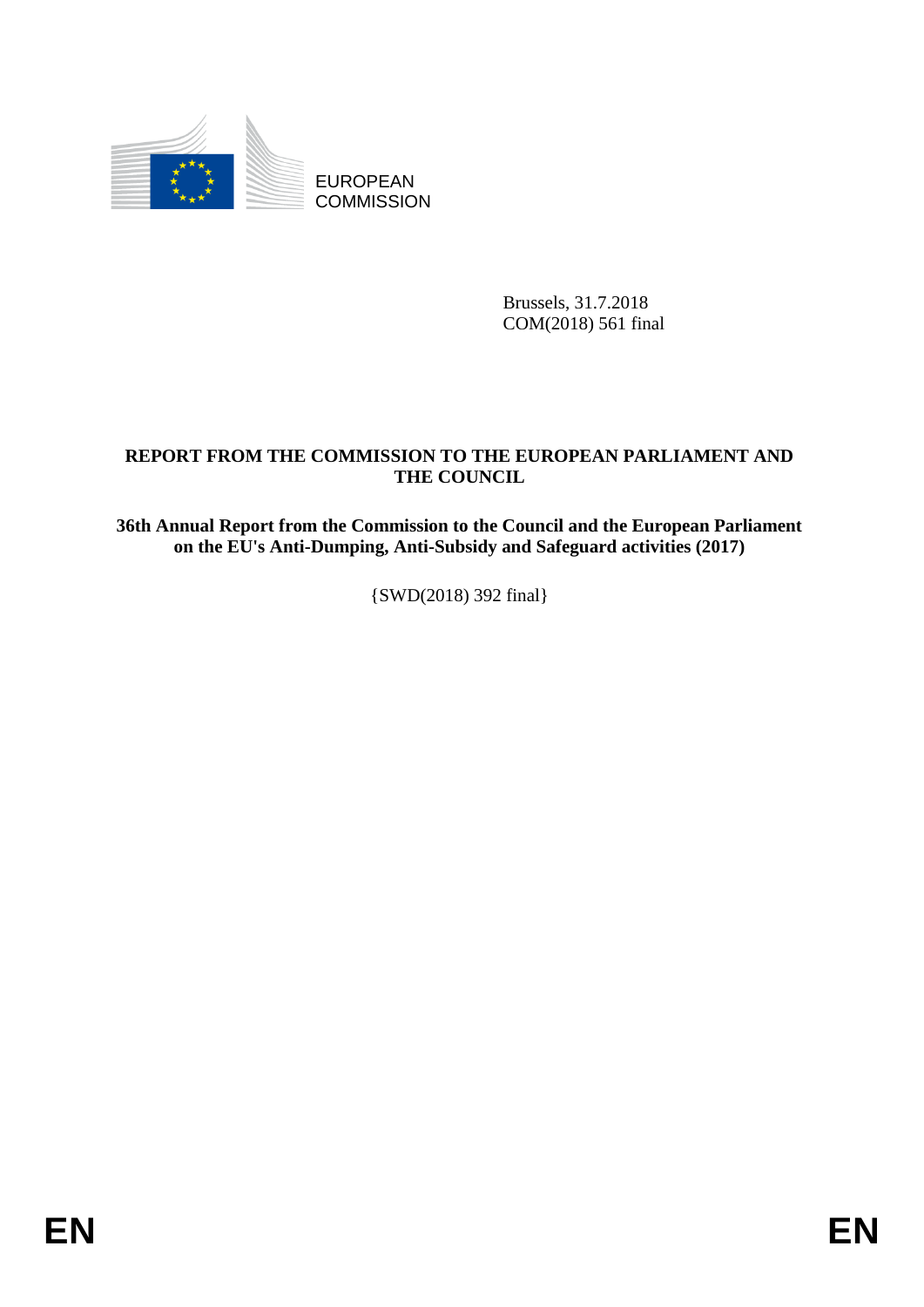### **REPORT FROM THE COMMISSION TO THE EUROPEAN PARLIAMENT AND THE COUNCIL**

### **36th Annual Report from the Commission to the Council and the European Parliament on the EU's Anti-Dumping, Anti-Subsidy and Safeguard activities (2017)**

#### **INTRODUCTION**

This Report describes the European Union's anti-dumping, anti-subsidy and safeguard activities during 2017. It has been prepared pursuant to the provisions of Article 23 of Regulation (EU) 2016/1036 of the European Parliament and of the Council on protection against dumped imports from countries not members of the European Union ('basic AD Regulation'), Article 34 of Regulation (EU) 2016/1037 of the European Parliament and of the Council on protection against subsidised imports from countries not members of the European Union ('basic AS Regulation') and Article 23 of Regulation (EU) 2015/478 of the European Parliament and of the Council on common rules for imports.

2017 was a milestone year for trade defence policy in the EU. First, on 20 December 2017, a change of the basic anti-dumping and anti-subsidy regulations entered into force, introducing a new methodology for calculating normal value in situations where prices and costs in the market of the exporting country are distorted. The new regulation was followed by the publication of a comprehensive country report describing significant distortions in China. 1 (See detailed description in Section 5 below).

Secondly, in December 2017, EU co-legislators achieved a breakthrough on a separate legislative proposal to modernise the EU's trade defence instruments and found an agreement on a broad range of topics (e.g. accelerated investigations, better application of the lesser-duty rule, better transparency by providing pre-disclosure prior to provisional measures, recognition of the role of trade unions). This agreement paved the way for the entry into force of this long-awaited legislation on 8 June 2018. These new rules apply to all investigations initiated after that date. Together both sets of amendments to the basic AD and AS Regulations constitute the first major overhaul of the EUs anti-dumping and anti-subsidy legislation since 1995.

It has to be noted that that the law that entered into force on 20 December 2017 also changed the Commission's annual reporting requirements. Given that none of the EUs anti-dumping and anti-subsidy proceedings in 2017 were affected by these legislative changes, this report provides no information in that regard. This report is accompanied, as in previous years, by a Commission Staff Working Document, together with detailed annexes, providing, among others, a comprehensive overview of the existing legislation, terminology and procedures.

 $\mathbf{1}$ <sup>1</sup> The next country report on market distortions for the purpose of trade defence investigations will concern Russia.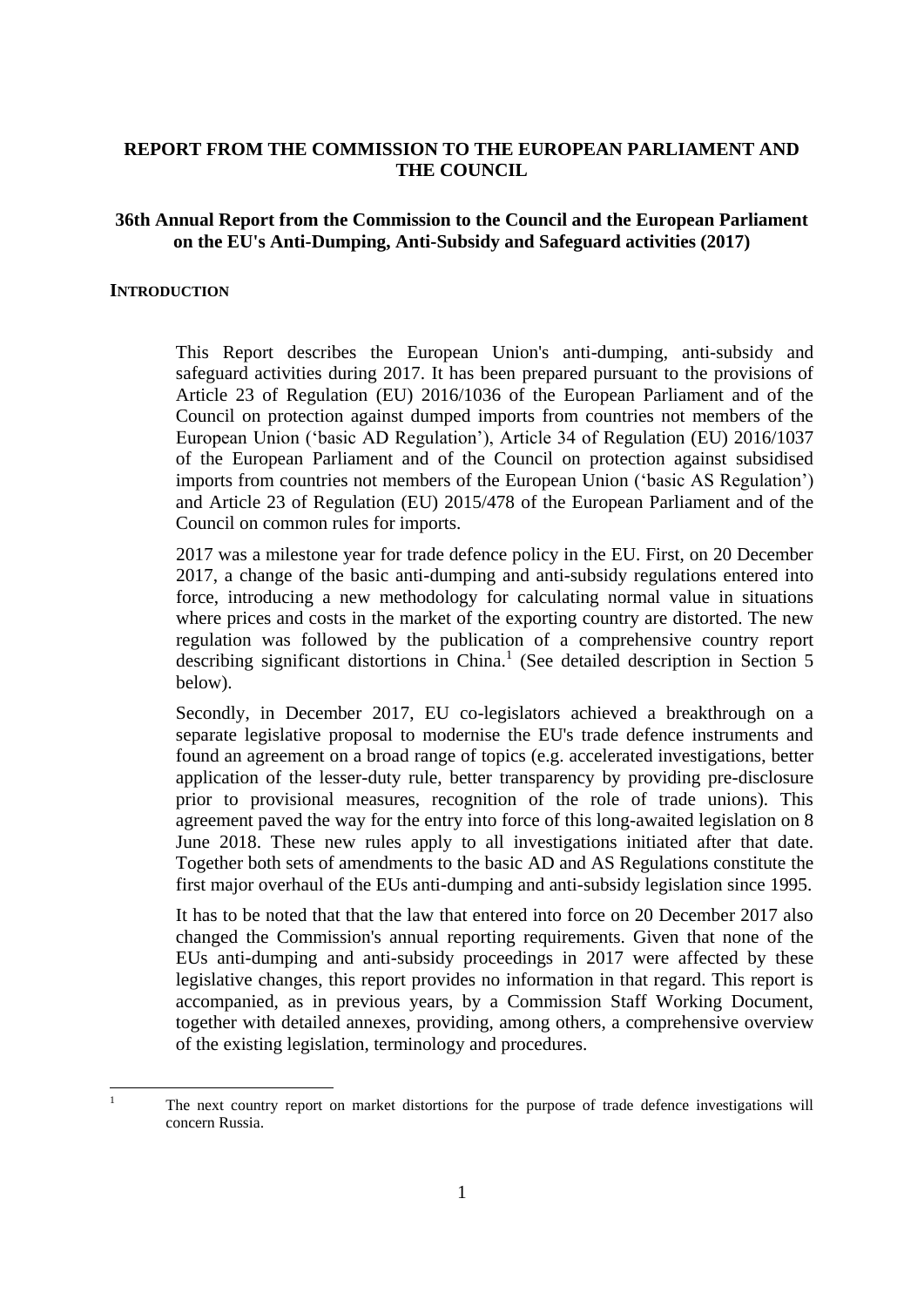Case work by the Commission in 2017 remained significant, with provisional and definitive measures imposed in similar numbers to those in 2016 and with a much increased activity in terms of review of existing measures. The Commission has continued to use all available tools under the applicable legal framework to give the European industry effective relief from unfairly traded imports.

Moreover, many of the cases that the Commission investigated were particularly challenging because of their high complexity and the resources that had to be mobilised. The Staff Working Document gives a detailed account of the work done.

The present Report and the Staff Working Document are also available to the public at http://ec.europa.eu/trade/issues/respectrules/anti\_dumping/legis/index\_en.htm.

#### **1. OVERVIEW OF ANTI-DUMPING, ANTI-SUBSIDY AND SAFEGUARD INVESTIGATIONS AND MEASURES**

### **1.1. General**

At the end of 2017, the EU had 97 definitive anti-dumping measures (which were extended<sup>2</sup> in 29 cases) and 13 countervailing measures in force (which were extended in three cases).<sup>3</sup> This constitutes a slight increase  $(4%)$  as compared to the previous year.

Investigative work remained at a high level, reaching nearly that of 2016. The work consisted mainly of a high number of work-intensive investigations on new cases as well as of an increasing number of reviews. At the end of 2017, a total of 46 investigations were ongoing, as well as four refund investigations that cover 61 separate refund requests.

In 2017, 0,31% of total imports into the EU were affected by anti-dumping (AD) or anti-subsidy (AS) measures. Although comprehensive data are not available, the expiry review investigations show in many cases that the imposition of measures leads to a significant reduction of the imports of the product concerned.

A detailed overview is given in the Staff Working Document accompanying this report. The references to the Annexes of the Staff Working Document can be found beside the titles.

### **1.2. New investigations (see Annexes A through E)**

In 2017, 11 new investigations were initiated (five concerned the chemical and allied sectors), and there were two re-openings of cases to implement judicial findings. Provisional duties were imposed in two proceedings. A total of 12 cases were concluded with the imposition of definitive duties, while two investigations were concluded without measures.

 $\overline{\phantom{a}}$ <sup>2</sup> Measures have been extended to other third countries if circumvention in these countries had been found.

<sup>&</sup>lt;sup>3</sup> The measures are counted per product and country concerned.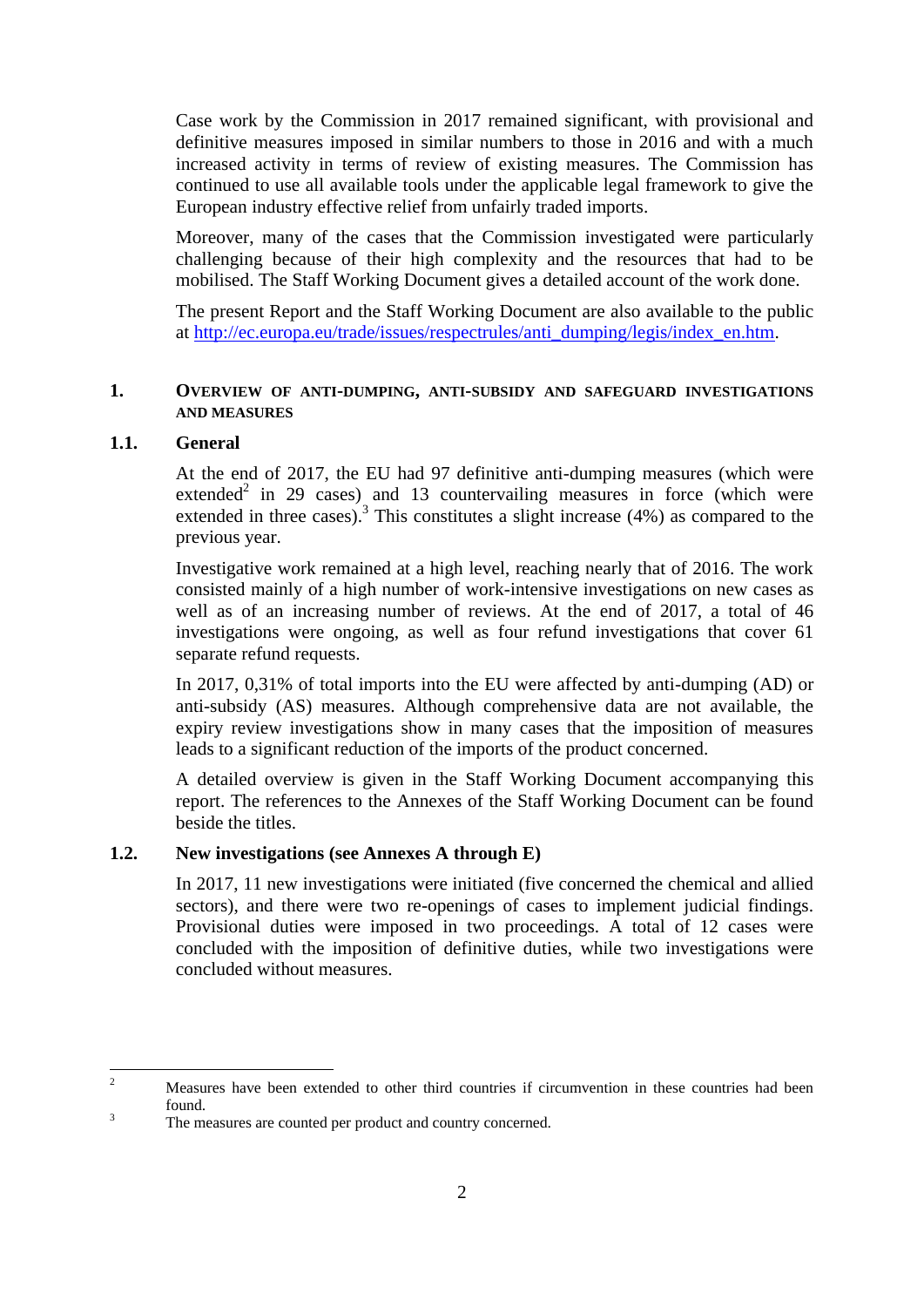### **1.3. Review investigations**

Review investigations continue to represent a substantial part of the work of the Commission Trade Defence services. Table 1 in the Staff Working Document provides statistical information for the years 2013-2017.

*1.3.1. Expiry reviews (see Annex F)*

Articles 11(2) of the basic AD and 18 of the basic AS Regulations provide for the expiry of measures after five years, unless an expiry review demonstrates that they should be maintained in their original form.

During 2017, nine expiry review investigations were initiated and as many as 19 expiry reviews were concluded with a confirmation of the duty for a further period of five years. One expiry review was concluded by the termination of measures. During 2017, five measures (all anti-dumping) expired automatically, i.e. without review, following their five-year duration.

*1.3.2. Interim reviews (see Annex G)*

Articles 11(3) of the basic AD and 19 of the basic AS Regulations provide for the review of measures during their period of validity in order to adapt them to address changed circumstances. Reviews can be limited to dumping/subsidization or injury aspects.

During 2017, a total of ten interim reviews were initiated. One interim review was concluded with an amendment of duty and one terminated without the amendment of the measures.

*1.3.3. "Other" interim reviews (see Annex H)*

Two 'other' reviews, i.e. not falling within the reviews ordinarily commenced pursuant to Articles 11(3) of the basic AD or 19 of the basic AS Regulations, were initiated in 2017. There were five such reviews concluded during 2017. These reviews usually concern the implementation of court rulings.

*1.3.4. New exporter reviews (see Annex I)*

Articles 11(4) of the basic AD and 20 of the basic AS Regulations respectively provide for a "newcomer" and "accelerated" review in order to establish an individual dumping margin or an individual countervailing duty for new exporters located in the exporting country in question which did not export the product during the investigation period. Such exporters have to show that they are genuine new exporters and that they have actually started to export to the EU after the investigation period. As such, an individual duty, which is usually lower than the country-wide duty, can be calculated for them.

In 2017, six new exporter reviews were initiated. No such review was concluded.

*1.3.5. Absorption investigations (see Annex J)*

Where there is sufficient information showing that, after the original investigation period and prior to, or following the imposition of measures, export prices have decreased or that there has been no or insufficient movement in the resale prices or subsequent selling prices of the imported product in the EU, an "absorption" review may be opened to examine whether the measure has had effects on the above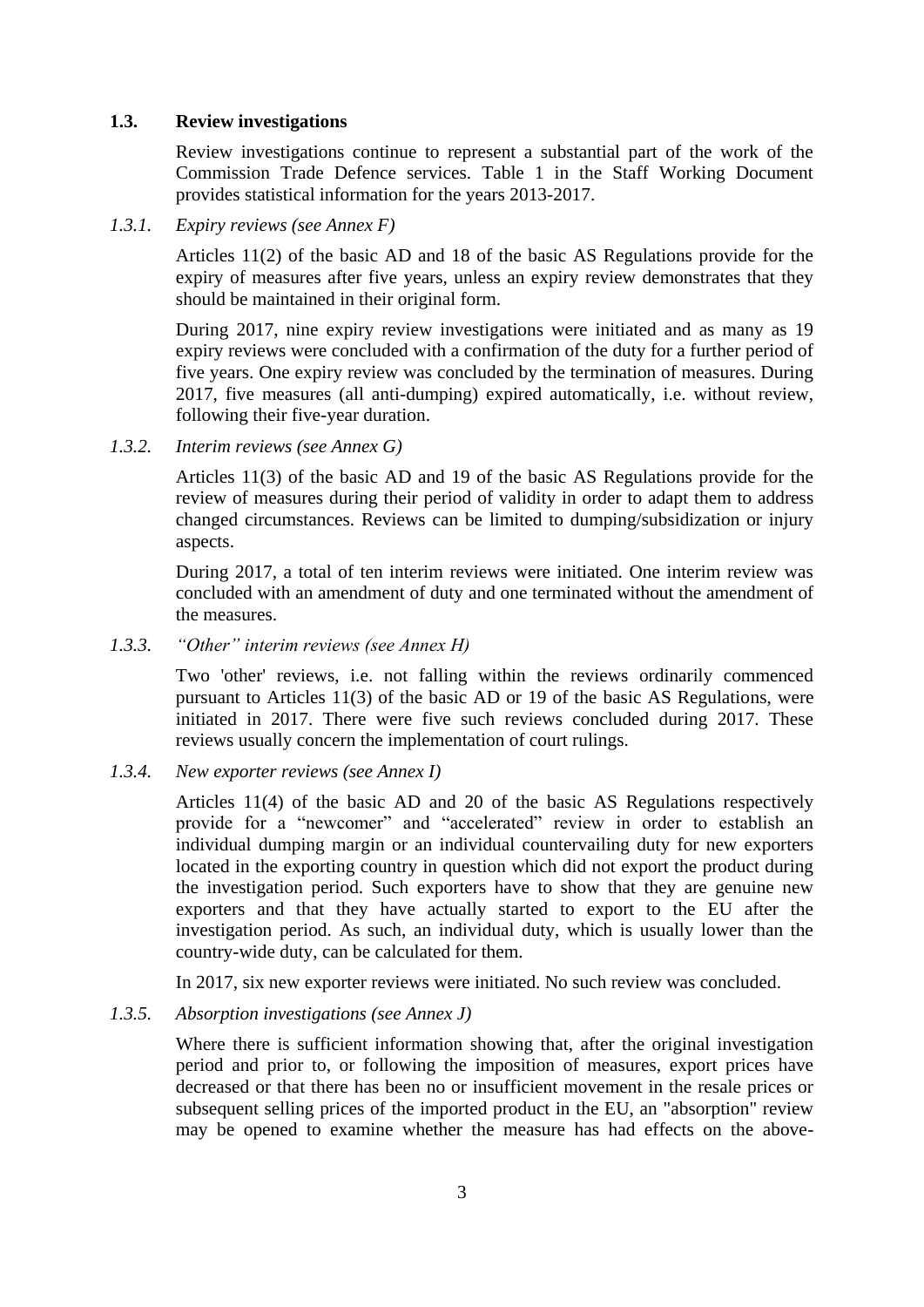mentioned prices. Dumping margins may as such be recalculated and the duty increased to take account of such lower export prices. The possibility of "absorption" reviews is included in Articles 12 of the basic AD and 19(3) of the basic AS Regulations.

In 2017, no anti-absorption reviews were initiated. One such review was concluded without an increase of the duty.

*1.3.6. Circumvention investigations (see Annex K)*

The possibility of investigations being re-opened in circumstances where evidence is brought to show that measures are being circumvented is provided for in Articles 13 of the basic AD and 23 of the basic AS Regulations.

In 2017, three such investigations were initiated. There was one anti-circumvention investigation concluded with an extension of the measures, and one without extension.

#### **1.4. Safeguard investigations (see Annex L)**

During 2017, there was no safeguard investigation opened or measures imposed.

#### **2. ENFORCEMENT OF AD/AS MEASURES**

#### **2.1. Follow-up of measures**

Follow-up activities concerning measures in force were centred on four main areas: (1) to pre-empt fraud; (2) to monitor trade flows and market developments; (3) to improve the effectiveness with the appropriate instruments and (4) to react to irregular practices. These activities enabled the Commission - in cooperation with Member States - to pro-actively ensure the proper enforcement of trade defence measures in the European Union.

### **2.2. Monitoring of undertakings (see Annexes M and Q)**

Monitoring of undertakings forms part of the enforcement activities, given that undertakings are a form of AD or AS measures. They are accepted by the Commission if it is satisfied, after an investigation, that they can effectively eliminate the injurious effects of dumping or subsidisation.

At the beginning of 2017, there were 102 undertakings in force. During 2017, the undertakings of five companies were withdrawn as it was established that breaches had occurred or that the monitoring of the undertakings became impracticable. The undertakings of seven companies were also withdrawn at the request of these companies. The undertakings of 87 companies were repealed. No new undertaking was accepted. This brought the total number of undertakings in force at the end of 2017 to three.

### **3. REFUNDS**

Articles 11(8) of the basic AD and 21(1) of the basic AS Regulations allow importers to request the reimbursement of the relevant collected duties where it is shown that the dumping/subsidy margin has been eliminated or reduced to a level below that of the duty in force.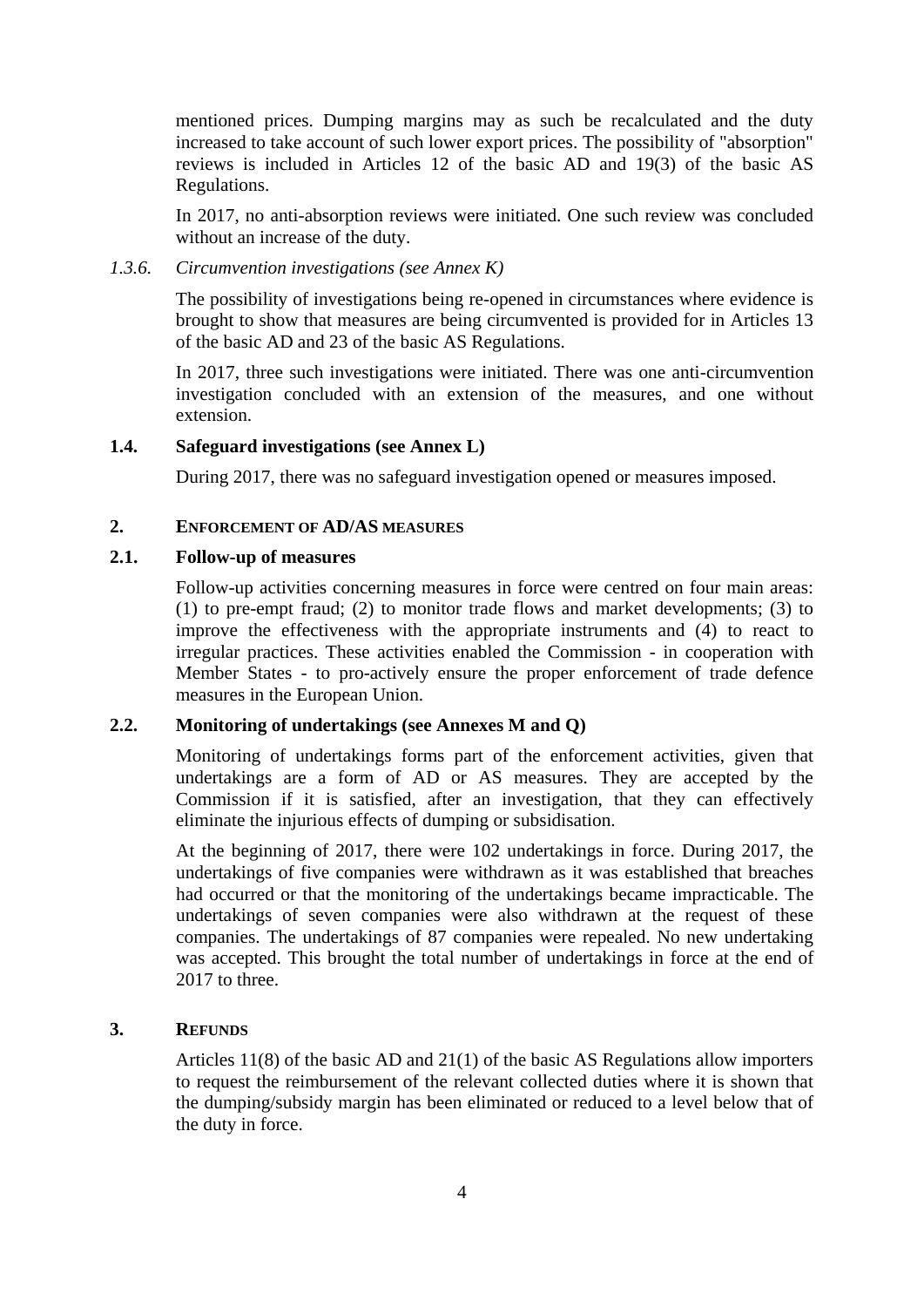During 2017, 75 new refund requests were submitted. At the end of 2017, four refund investigations were on-going that cover 61 requests. In 2017, 26 Commission Implementing Decisions granting partial refund or rejecting refund requests were adopted.

### **4. TDI MODERNISATION**

In April 2013, the Commission adopted a proposal to modernise the EU's trade defence instruments ('TDI'). After a long legislative process, on 5 December 2017, the Council and the European Parliament reached an agreement on the Commission's proposal that subsequently entered into force on 8 June 2018.

This is a major step forward, as it is – together with the new calculation methodology (see below section 5 of this Report) – the first major change of these instruments since the conclusion of the WTO Uruguay Round. They make the EU's trade defence instruments more effective, transparent and more adapted to face the challenges of the global economy. At the same time, they bring these instruments closer to the needs of smaller companies. They benefit EU producers but also take into account the interests of importers and downstream users who depend on imports.

Among the most important elements of the modernised EU's anti-dumping and antisubsidy legislation are: an improved injury margin calculation method, a reconstruction of the non-injurious price calculation which will include a minimum profit of 6%, a shorter timeframe for the imposition of provisional measures, an early warning on the imposition of provisional anti-dumping and anti-subsidy measures, additional support for EU SMEs, an adaptation of the EU's "lesser duty rule" so as to take into account the existence of raw materials price distortions, as well as a new role for social and environmental aspects in trade defence proceedings.

#### **5. 2017 AMENDMENT OF THE EU'S AD AND AS LEGISLATION**

On 9 November 2016, the Commission adopted a proposal to amend the EU's antidumping and anti-subsidy regulations with the aim of introducing a new methodology to calculate the normal value to better address state-induced market distortions in third countries and to strengthen the anti-subsidy instrument. These amendments to the EU's basic AD and AS Regulations entered into force on 20 December 2017.

The new methodology seeks to address significant distortions induced by the State and to tackle new economic realities that have arisen over the last years. These distortions can exist in a country as a whole or in a given sector. In this respect, the new methodology is country-neutral and applicable to all WTO members. The legislation makes it clear that the adoption of a new dumping methodology is without prejudice to the treatment of any country as a non-market economy. Where it will be established that it is not appropriate to use domestic prices or costs in a third country due to state-induced distortions in its economy, the new methodology will apply to calculate a product's normal value.

In order to 'trigger' the application of the new methodology, it must be established that it is not appropriate to use domestic prices and costs due to significant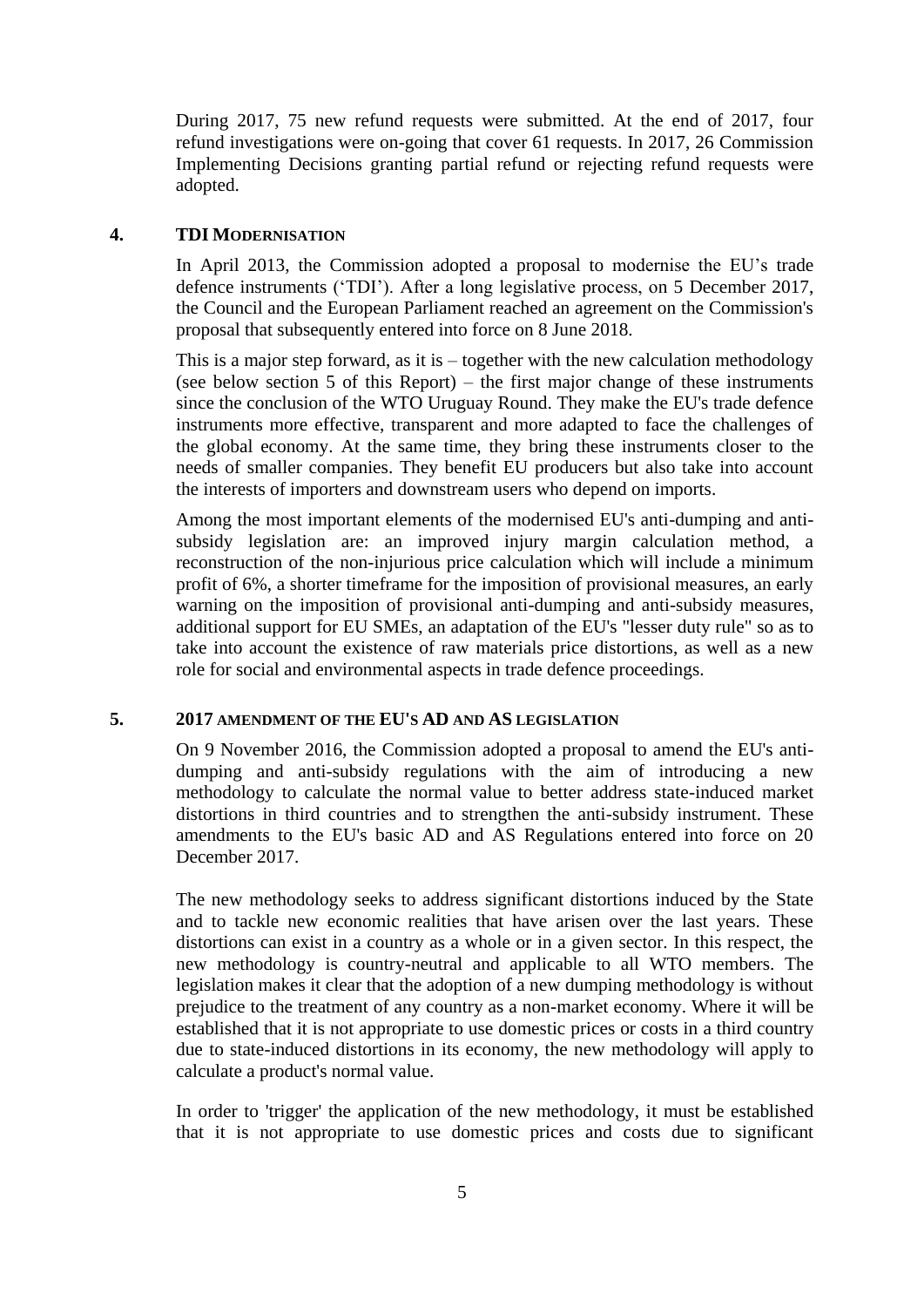distortions in the exporting country. In determining the existence of distortions, several criteria will be considered, such as State policies and influence, the widespread presence of State-owned enterprises, discrimination in favour of domestic companies, or the lack of independence of the financial sector.

Reports prepared by the Commission on countries/sectors where distortions are identified may be used by the EU industry which will be able to rely on the evidence contained therein to make their case concerning countries where distortions exist. The Commission will select the countries on which to prepare reports by reference to their relative importance in the EU's overall anti-dumping activity as well as indications that significant distortions may exist. On the day the new legislation entered into force, DG Trade published on its website a report on market distortions in the Chinese economy, the country most subject to the EU's anti-dumping activity. The Commission also announced that the next country report will concern Russia.

The new rules apply to all new investigations and expiry reviews initiated after 20 December 2017. Interim reviews initiated after that date will be based on the new methodology if the measure itself is based on the new methodology. If the measure subject to review is still based on the methodology used previously, this methodology will continue to apply to any interim review before the initiation of the first expiry review after 20 December 2017.

The new legislation has also strengthened the anti-subsidy instrument to allow the Commission to better capture the full magnitude of subsidisation by making it possible to address also subsidies which were identified only in the course of an investigation.

### **6. COUNTRY-WIDE MARKET ECONOMY STATUS (MES)**

On the occasion of the entry into force of the new calculation methodology on 20 December 2017, the provision dealing with non-market economy countries (Article 2(7) of the basic AD Regulation) has been changed. Its scope now covers only non-WTO members that feature on Annex 1 of Regulation  $2015/755^4$ . In brief, in these cases the normal value is calculated on the basis of costs and prices found in a socalled 'analogue' country.

### **7. INFORMATION AND COMMUNICATION ACTIVITIES/ BILATERAL CONTACTS**

### **7.1. Small and medium sized enterprises (SMEs)**

During 2017, the SME Helpdesk continued to deal with requests for information relating to the trade defence instruments. The assistance offered to SMEs by the Helpdesk covered specific case-related queries as well as provisions on both

 $\overline{4}$ Regulation (EU) 2015/755 of the European Parliament and of the Council of 29 April 2015 on common rules for imports from certain third countries, OJ L 123, 19.5.2015, p. 33.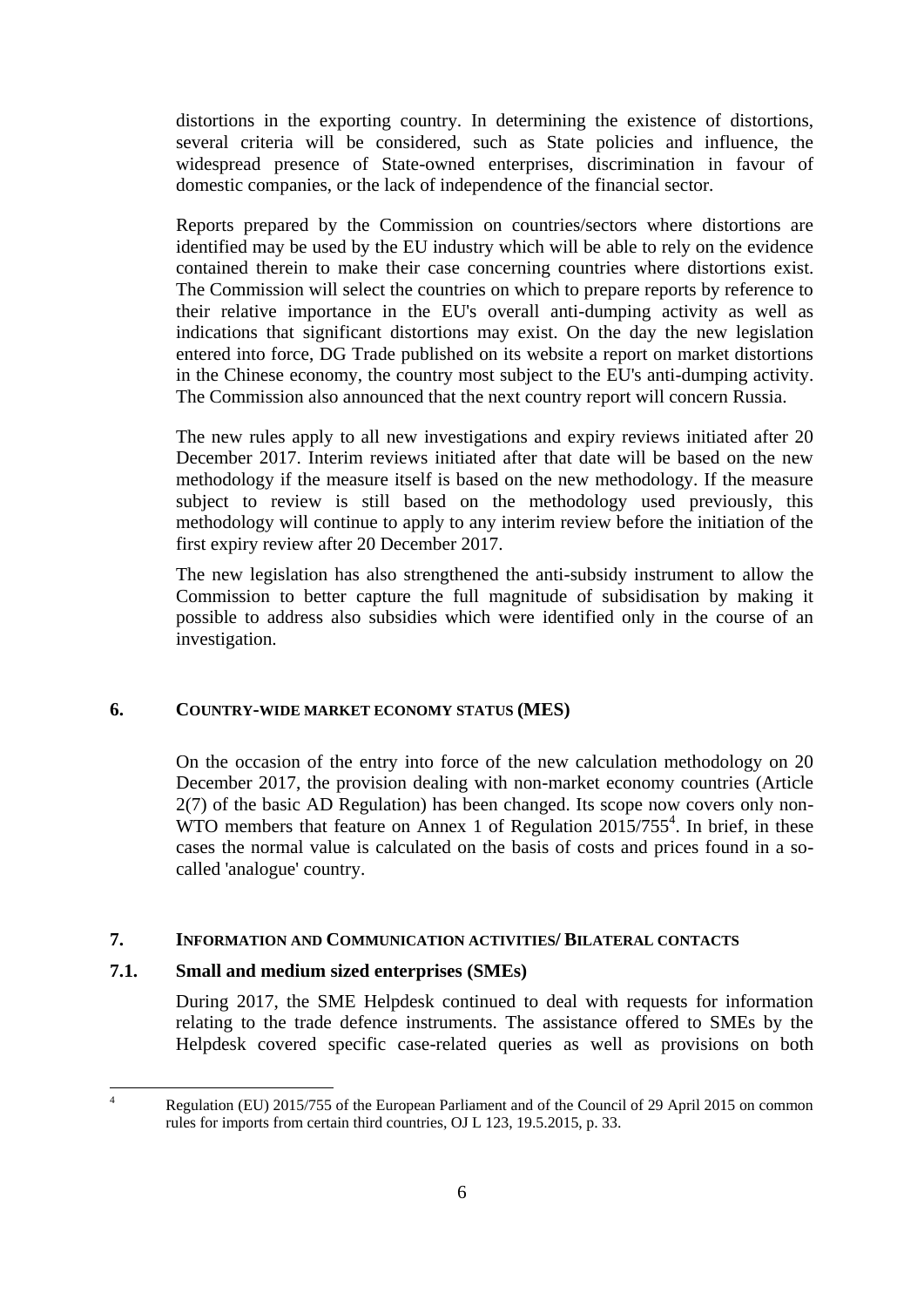procedural and substantial elements of anti-dumping and anti-subsidy proceedings. This helpdesk was set up in 2004 as a response to the difficulties which SMEs face, owing to their small size and resource constraints, when dealing with the complexities of trade defence investigations.

### **7.2. Bilateral contacts/information activities – industry and third countries**

Explaining the legislation and practice of the EU's trade defence activity and exchanging views on third country practices is an important part of the work of the TDI services. A number of bilateral meetings to exchange best practices with TDI officials from the U.S., China, Japan and Korea took place in 2017.

During 2017, the trade defence services maintained contacts with practically all key stakeholder organisations affected by trade defence, including regular meetings with Business Europe as well as sectoral associations. One of the key topics of these meetings was to discuss the legislative changes concerning TDI.

## **8. JUDICIAL REVIEW: DECISIONS RENDERED BY THE COURT OF JUSTICE (CJ) AND THE GENERAL COURT (GC)**

In 2017, the General Court ('GC') and the Court of Justice ('CJ') rendered 29 judgments in the areas of anti-dumping or anti-subsidy. 15 judgments were handed down by the GC. 12 concerned appeals of GC rulings which were decided by the CJ. Last but not least, the CJ also rendered two preliminary rulings in the TDI field.

Twenty new cases were lodged in 2017 (compared to 34 in 2016, 20 in 2015, 37 in 2014, 33 in 2013, 23 in 2012, and 16 in 2011). Eleven of these were lodged before the GC (ten actions for annulment and one application for taxation of costs) and nine before the CJ (six appeals and three preliminary rulings).

A list of the AD/AS cases before the GC and the CJ still pending at the end of 2017 is presented in Annex S of the Staff Working Document.

#### **9. ACTIVITIES IN THE FRAMEWORK OF THE WORLD TRADE ORGANIZATION (WTO)**

#### **9.1. Dispute settlement in the field of AD, AS and SFGs**

The WTO provides for a rigorous procedure for the settlement of disputes between WTO Members concerning the application of the WTO agreements.

On 5 September 2017, the Appellate Body circulated its report in the case against the EU on Anti-Dumping Measures on Imports of Certain Fatty Alcohols from Indonesia (DS442). The Appellate Body essentially upheld the Panel's finding that Indonesia had failed to demonstrate that the EU acted inconsistently with Article 2.4 of the WTO Anti-Dumping Agreement (ADA).

On 6 July 2017, the Panel issued its report in the case against the EU concerning Countervailing Measures on Certain Polyethylene Terephthalate from Pakistan (DS486). The Panel essentially found that the EU, by finding that the entire amount of the remitted duties was a countervailable subsidy under the SCM agreement, acted inconsistently with Article 3.1(a) of the SCM agreement.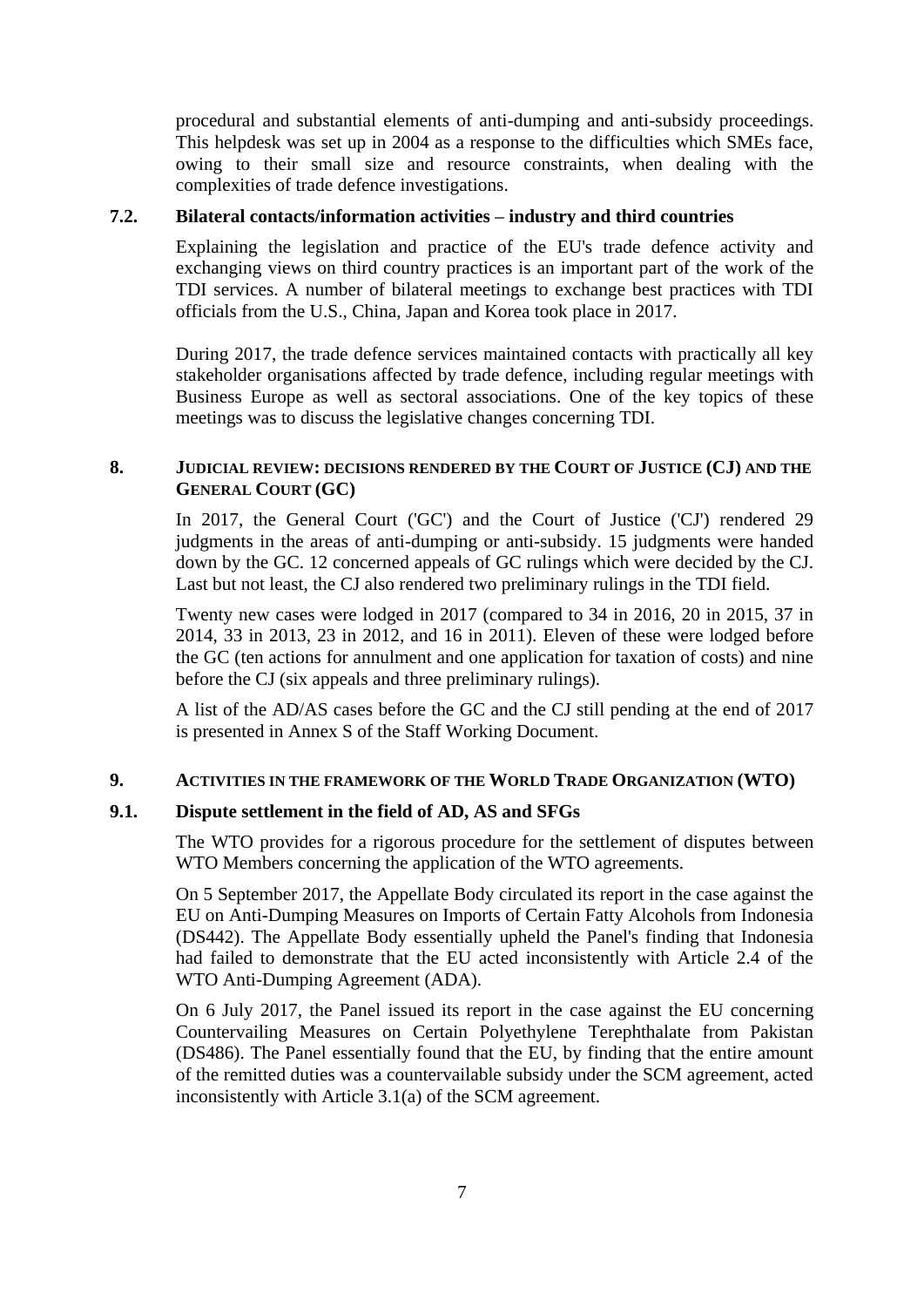On 12 December 2016, the People's Republic of China requested consultations with the EU on the provisions of the EU Basic anti-dumping regulation which govern the establishment of normal value in relation to imports from China (DS516). A first round of consultations was held on 23 January 2017 and the panel was subsequently established on 3 April 2017.

On 23 October 2017, the EU informed the Dispute Settlement Body (DSB) that the adoption of a regulation<sup>5</sup> amending the WTO-inconsistent anti-dumping measures on biodiesel ensured the full implementation of the DSB recommendations and rulings in case against EU on Anti-Dumping Measures on Imports of Biodiesel from Argentina (DS473).

In 2017, dispute settlement proceedings were also ongoing in the case concerning the EU Anti-Dumping Measures on Imports of Biodiesel from Indonesia (DS480). The Panel circulated its report to Members on 25 January 2018. For more detailed information please refer to section 4.2.3 of the Staff Working Document accompanying this Report ("Other" reviews).

# **9.2. Other WTO activities**

In the course of 2017, intensive negotiations on fisheries subsidies were conducted in Geneva. While no substantive outcome was achieved at the  $11<sup>th</sup>$  WTO Ministerial Conference that took place in December 2017 in Buenos Aires, WTO members agreed on a work programme that will form a basis for further negotiations in view of adopting a comprehensive agreement at the next Ministerial Conference in 2019. Members also committed to fully respect their notification obligations in the area of fisheries subsidies.

In 2017, the EU submitted a new notification of subsidies in line with its WTO obligations covering the years 2015 and 2016. The notification included all subsidies granted at EU level as well as subsidies granted by each of the Member States. In October 2017, a review of the submission began in the special session of the Subsidies and Countervailing Committee which will continue into 2018. In the special Committee, Commission services also participated in the continued review of the 2015 subsidy notification at the meetings held in April and October 2017.

In addition, the EU participated in the work of the regular Subsidies and Countervailing Committee in April and October 2017. In April, the EU (along with Canada, Japan and the U.S.) presented a paper in the WTO Subsidies and Countervailing Committee regarding the role of subsidies as a contributor to excess capacity in various sectors of economic activity. The EU also organized a seminar on the same issue in October 2017 at the WTO and presented the main conclusions of that seminar at the October session of the Committee. In addition to these discussions, the problem of poor transparency on subsidies by many WTO members was also addressed.

 $\overline{\mathbf{5}}$ <sup>5</sup> Commission Implementing Regulation (EU) 2017/1578 of 18 September 2017 amending Implementing Regulation (EU) No 1194/2013. (OJ L 239, 19.9.2017, p. 9)